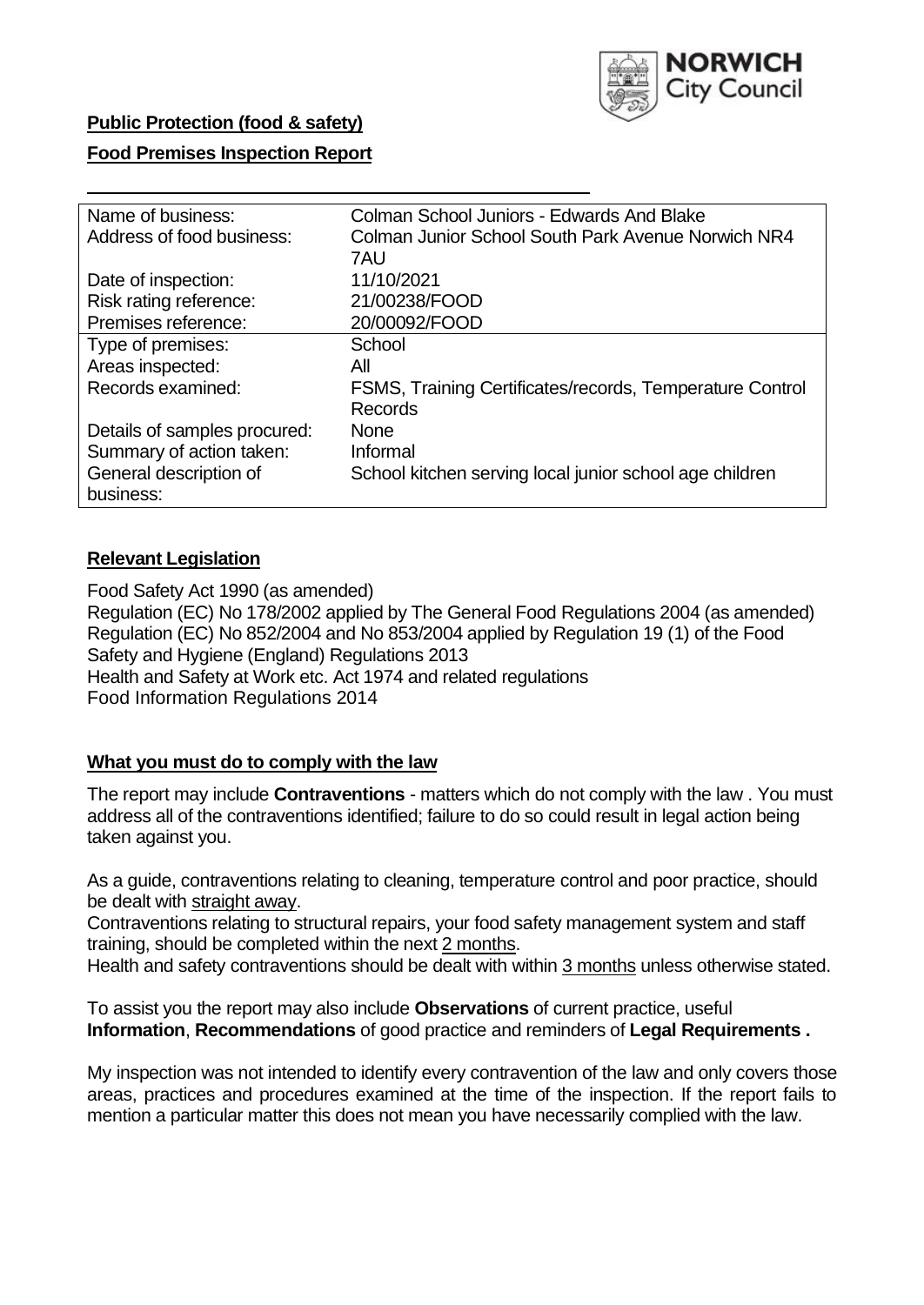# **FOOD SAFETY**

### **How we calculate your Food Hygiene Rating:**

The food safety section has been divided into the three areas which you are scored against for the hygiene rating: 1. food hygiene and safety procedures, 2. structural requirements and 3. confidence in management/control procedures. Each section begins with a summary of what was observed and the score you have been given. Details of how these scores combine to produce your overall food hygiene rating are shown in the table.

| <b>Compliance Area</b>                     |          |    |           | <b>You Score</b> |                |    |           |    |          |  |  |
|--------------------------------------------|----------|----|-----------|------------------|----------------|----|-----------|----|----------|--|--|
| <b>Food Hygiene and Safety</b>             |          |    |           | $\Omega$         | 5              | 10 | 15        | 20 | 25       |  |  |
| <b>Structure and Cleaning</b>              |          |    |           | $\overline{0}$   | 5              | 10 | 15        | 20 | 25       |  |  |
| Confidence in management & control systems |          |    |           | $\Omega$         | 5              | 10 | 15        | 20 | 30       |  |  |
|                                            |          |    |           |                  |                |    |           |    |          |  |  |
| <b>Your Total score</b>                    | $0 - 15$ | 20 | $25 - 30$ |                  | $35 - 40$      |    | $45 - 50$ |    | > 50     |  |  |
| <b>Your Worst score</b>                    | 5        | 10 | 10        |                  | 15             |    | 20        |    |          |  |  |
|                                            |          |    |           |                  |                |    |           |    |          |  |  |
| <b>Your Rating is</b>                      | 5        |    |           | 3                | $\overline{2}$ |    |           |    | $\Omega$ |  |  |

Your Food Hygiene Rating is 4 - a good standard



## **1. Food Hygiene and Safety**

### **(Score 5)**

### Contamination risks

**Contravention** The following exposed food to the general risk of cross-contamination with bacteria or allergens or its physical contamination with dirt, foreign objects or chemicals:

• personal items such as large drop earrings, mobile phones, car keys and a handbag were being stored in the main kitchen on top of a fridge. All these items should be stored in an area away from open foods. A staff member was also wearing cosmetic eyelashes.

### Hand-washing

**Contravention** The following indicated that hand-washing was not suitably managed::

• the dedicated wash hand basin was obstructed

### Temperature Control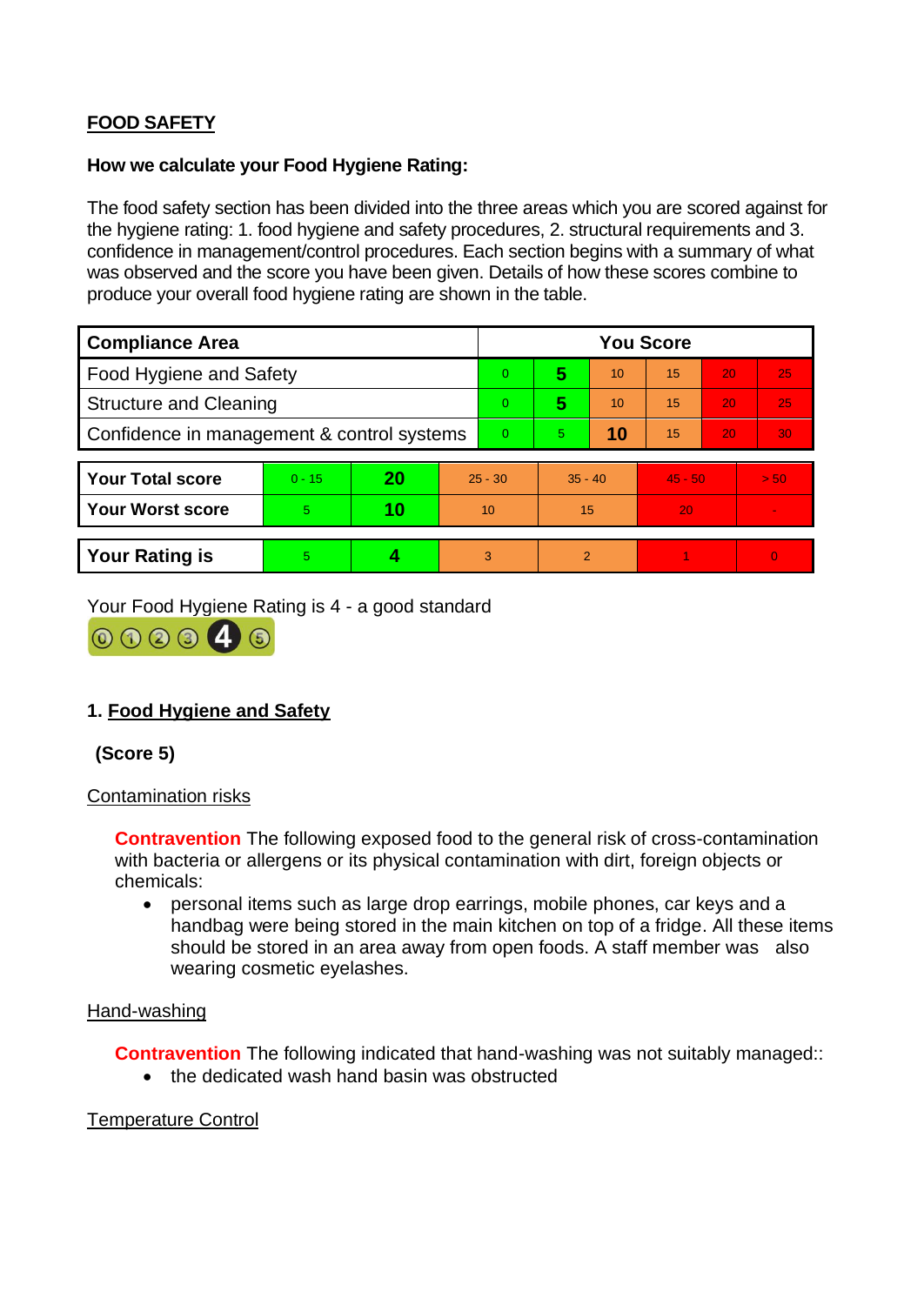**Observation** I was pleased to see you were able to limit bacterial growth and/or survival by applying appropriate temperature controls at points critical to food safety and that you were monitoring temperatures.

# **2. Structure and Cleaning**

The structure facilities and standard of cleaning and maintenance are all of a good standard and only minor repairs and/or improvements are required. Pest control and waste disposal provisions are adequate. The minor contraventions require your attention. **(Score 5)**

### Cleaning of Structure

**Contravention** The following items were dirty and require more frequent and thorough cleaning:

• Window sills

### **Maintenance**

**Contravention** The following had not been suitably maintained and must be repaired or replaced:

• Insectocutor was not working

## Pest Control

**Contravention** Pest proofing is inadequate particularly in the following areas::

• no fly screens fitted to open outside windows

## **3. Confidence in Management**

There are generally satisfactory food safety controls in place although there is evidence of some non-compliance with the law. All the significant food hazards are understood and controls are in place. Some minor issues were identified relating to staff supervision and training. Your records are appropriate and generally maintained but some deficiencies were identified. The contraventions require your attention; although not critical to food safety they may become so if not addressed. **(Score 10)**

### Type of Food Safety Management System Required

**Legal Requirement** Food business operators must put in place, implement and maintain a permanent procedure or procedures based on HACCP principles:

- Identify hazards to food.
- Identify the critical limits (what is acceptable and unacceptable).
- Monitor critical control points to ensure critical limits are met.
- Keep appropriate records to demonstrate control measures are effective.

### Food Hazard Identification and Control